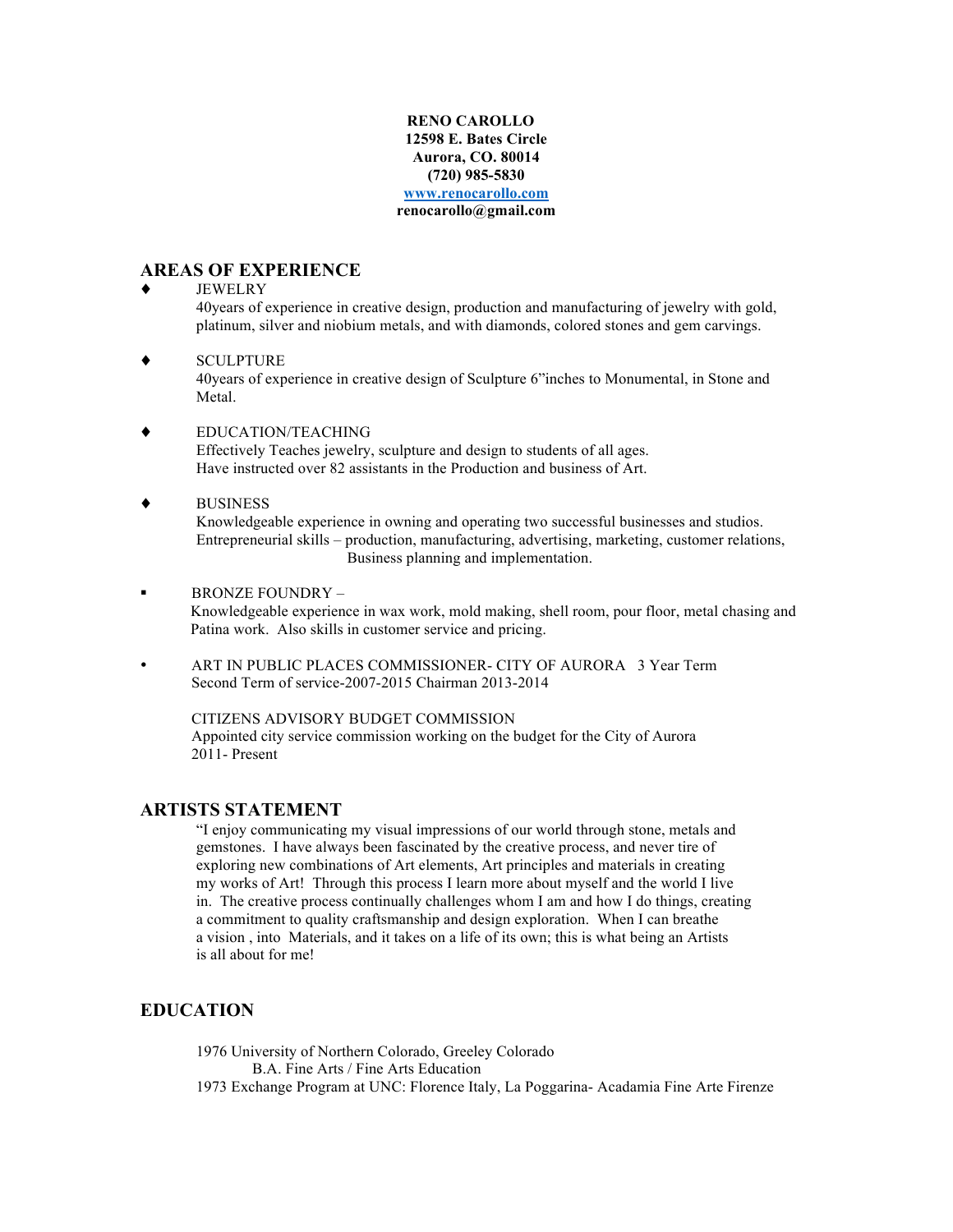## **SCULPTURE HISTORY SHOWS & GALLERIES**

- 2020 Art Design Consultants Cincinnati, Ohio Gallery V Fine Arts **Overland Park**, Kansas
- 2019 Art Design Consultants Cincinnati, Ohio Gallery V Fine Arts **Overland Park, Kansas**<br>
Sculpture Tucson **Overland Park**, Kansas<br>
Tucson, Arizona Sculpture Tucson Sculpture at Rivermarket Little Rock, Arkansas Denver Arts Festival Denver, Colorado
- 2018 The Denver Arts Festival Denver, Colorado Art Design Consultants Cincinnati, Ohio Gallery V Fine Arts **Overland Park**, Kansas
- 2017 The Denver Arts Festival Denver, Colorado Art Design Consultants Cincinnati, Ohio Sculpture at Rivermarket Little Rock, Arkansas
- 2016 James Ratliff Gallery Sedona, Arizona The Denver Arts Festival Denver, Colorado
- 2015 James Ratliff Gallery Sedona, Arizona The Denver Arts Festival **1986** Denver, Colorado<br>
2014 James Ratliff Gallery Sedona, Arizona
- 2013 James Ratliff Gallery Sedona, Arizona Downtown Denver Arts Festival Denver, Colorado Denver Modernism Show Denver, Colorado
- 2012 James Ratliff Gallery Sedona, Arizona
- 2011 James Ratliff Gallery Sedona, Arizona Gallery East Loveland, Colorado
- Saks Gallery Denver, Colorado " "

**2015 James Ratliff Gallery Sedona, Arizona** 

2010 Evergreen Fine Art Gallery Evergreen, Colorado